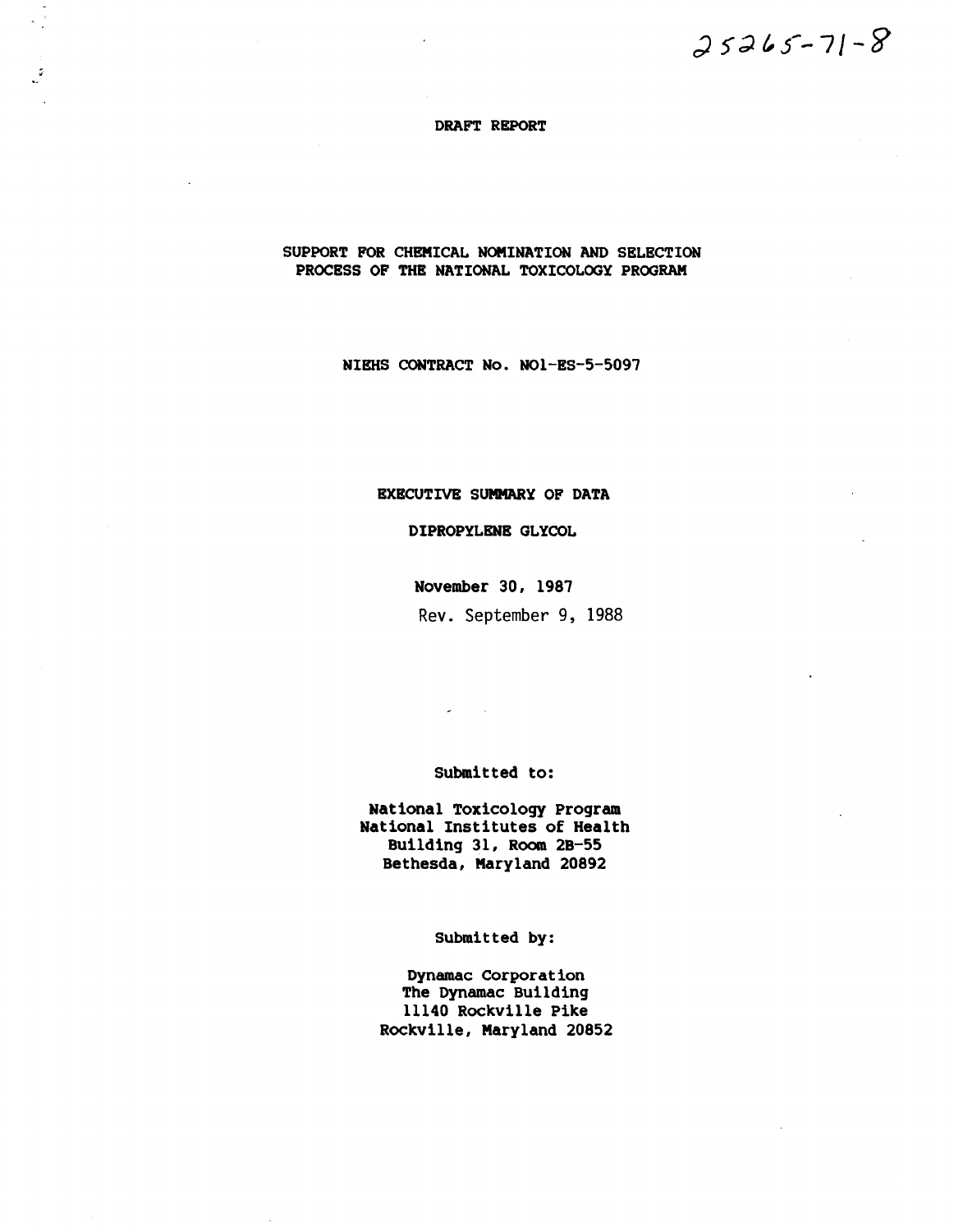**CONTENTS** 

 $\tilde{\mathcal{F}}_{\text{max}}$ 

 $\mathbb{R}^2$ 

|      |                                                                                                                                                                                                                                                                                                                                                                                                                  | Page                                                                                                                          |
|------|------------------------------------------------------------------------------------------------------------------------------------------------------------------------------------------------------------------------------------------------------------------------------------------------------------------------------------------------------------------------------------------------------------------|-------------------------------------------------------------------------------------------------------------------------------|
|      | <b>LIST OF TABLES</b><br><b>LIST OF ENCLOSURES</b>                                                                                                                                                                                                                                                                                                                                                               | iii<br>iii                                                                                                                    |
| Ι.   | CHEMICAL AND PHYSICAL INFORMATION                                                                                                                                                                                                                                                                                                                                                                                | 1                                                                                                                             |
| II.  | PRODUCTION/USE/EXPOSURE/ENVIRONMENTAL/REGULATORY DATA                                                                                                                                                                                                                                                                                                                                                            | $\mathbf{2}$                                                                                                                  |
|      | A. Production<br>B. Use<br>C. Occupational Exposure<br>D. Consumer Exposure<br>E. Environmental Data<br>F. Regulatory Status                                                                                                                                                                                                                                                                                     | $\mathbf{z}$<br>6<br>$\begin{array}{c} 6 \\ 7 \\ 8 \end{array}$<br>8                                                          |
| III. | TOXICOLOGICAL EFFECTS                                                                                                                                                                                                                                                                                                                                                                                            | 9                                                                                                                             |
|      | A. Human Data<br>1. Acute<br>2. Epidemiological Evidence/Case Reports<br>3. Chemical Disposition<br>4. Biochemical Effects<br>5. Carcinogenicity/Chronic<br>6. Teratogenicity and Reproductive Effects<br><b>B. Animal Data</b><br>1. Acute<br>2. Chemical Disposition<br>3. Biochemical Effects<br>4. Prechronic<br>5. Carcinogenicity/Chronic<br>6. Teratogenicity and Reproductive Effects<br>C. Genotoxicity | 9<br>9<br>9<br>9<br>9<br>$\overline{9}$<br>10<br>10<br>10<br>12<br>12<br>12<br>12 <sup>2</sup><br>$12 \overline{ }$<br>$12 -$ |
|      | D. Structure-Activity Relationships                                                                                                                                                                                                                                                                                                                                                                              | 12                                                                                                                            |
| IV.  | NOMINATION SOURCE                                                                                                                                                                                                                                                                                                                                                                                                | 15                                                                                                                            |
| v.   | CHEMICAL EVALUATION COMMITTEE REVIEW                                                                                                                                                                                                                                                                                                                                                                             | 15                                                                                                                            |
| VI.  | BOARD OF SCIENTIFIC COUNSELORS REVIEW                                                                                                                                                                                                                                                                                                                                                                            | 15                                                                                                                            |

À.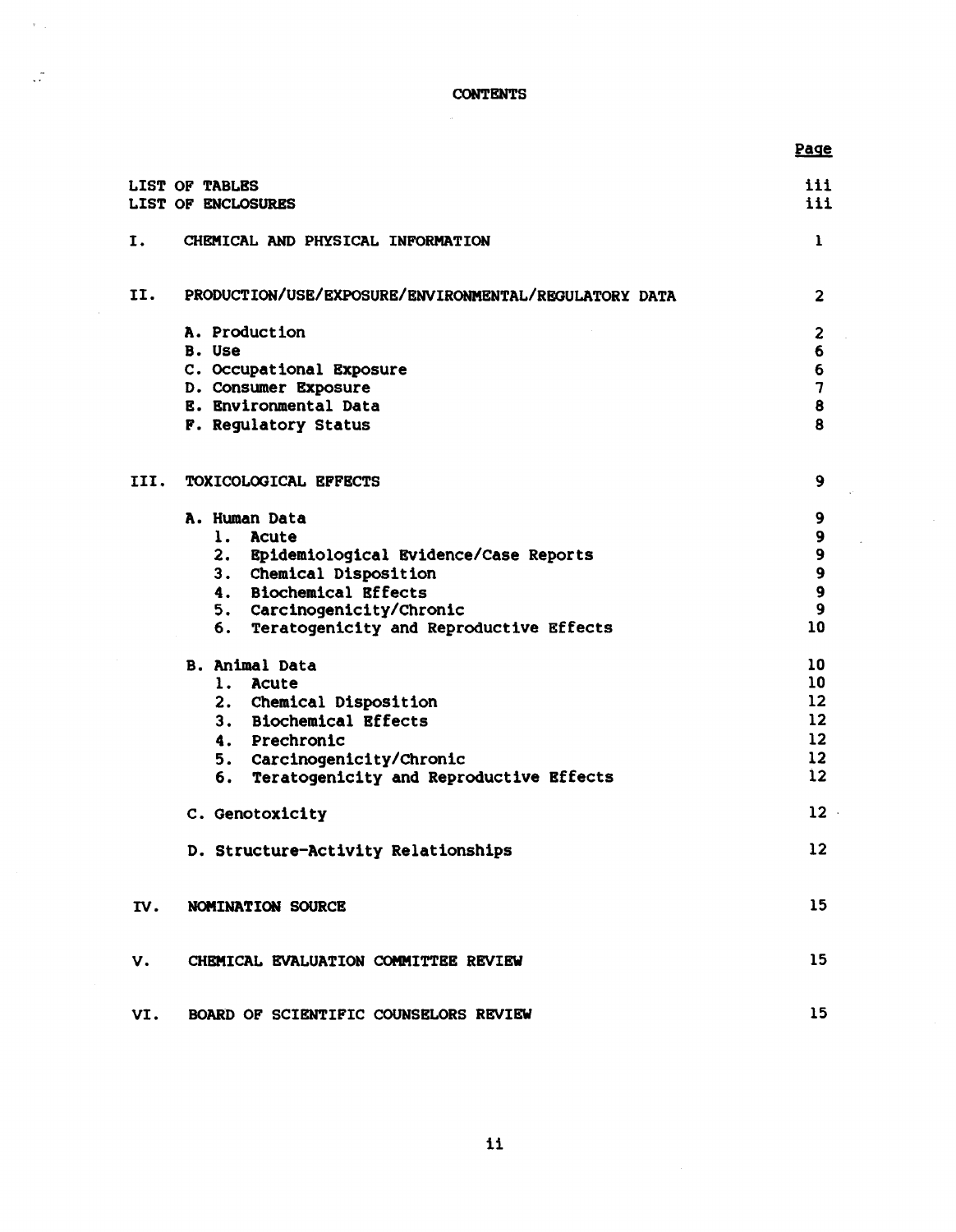CONTENTS (continued)

 $\bar{z}$ 

|              |                                                                                 | <u>Page</u> |
|--------------|---------------------------------------------------------------------------------|-------------|
| VII.         | <b>EXECUTIVE COMMITTEE REVIEW</b>                                               | 16          |
|              | VIII. INFORMATION SOURCES                                                       | 16          |
| IX.          | <b>REFERENCES</b>                                                               | 27          |
|              | <b>LIST OF TABLES</b>                                                           |             |
| 1.           | Production and Import Data for Dipropylene Glycol                               | 4           |
| $\mathbf{2}$ | Acute Toxicity of DPG in Laboratory Animals                                     | 11          |
| 3.           | NTP Testing Status of Compounds Structurally Related to<br>Dipropylene Glycol   | 14          |
|              | LIST OF ENCLOSURES                                                              |             |
| ı.           | <b>TSCA Inventory</b>                                                           | 18          |
| 2.           | National Occupational Hazard Survey (NOHS)<br>(Projected numbers by industry)   | 21          |
| 3.           | National Occupational Hazard Survey (NOHS)<br>(Projected numbers by occupation) | 22          |
| 4.           | National Occupational Exposure Survey (NOES)<br>(SIC CODE)                      | 25          |
| 5.           | National Occupational Exposure Survey (NOES)<br>(SIC CODE)                      | 26          |

 $\sim$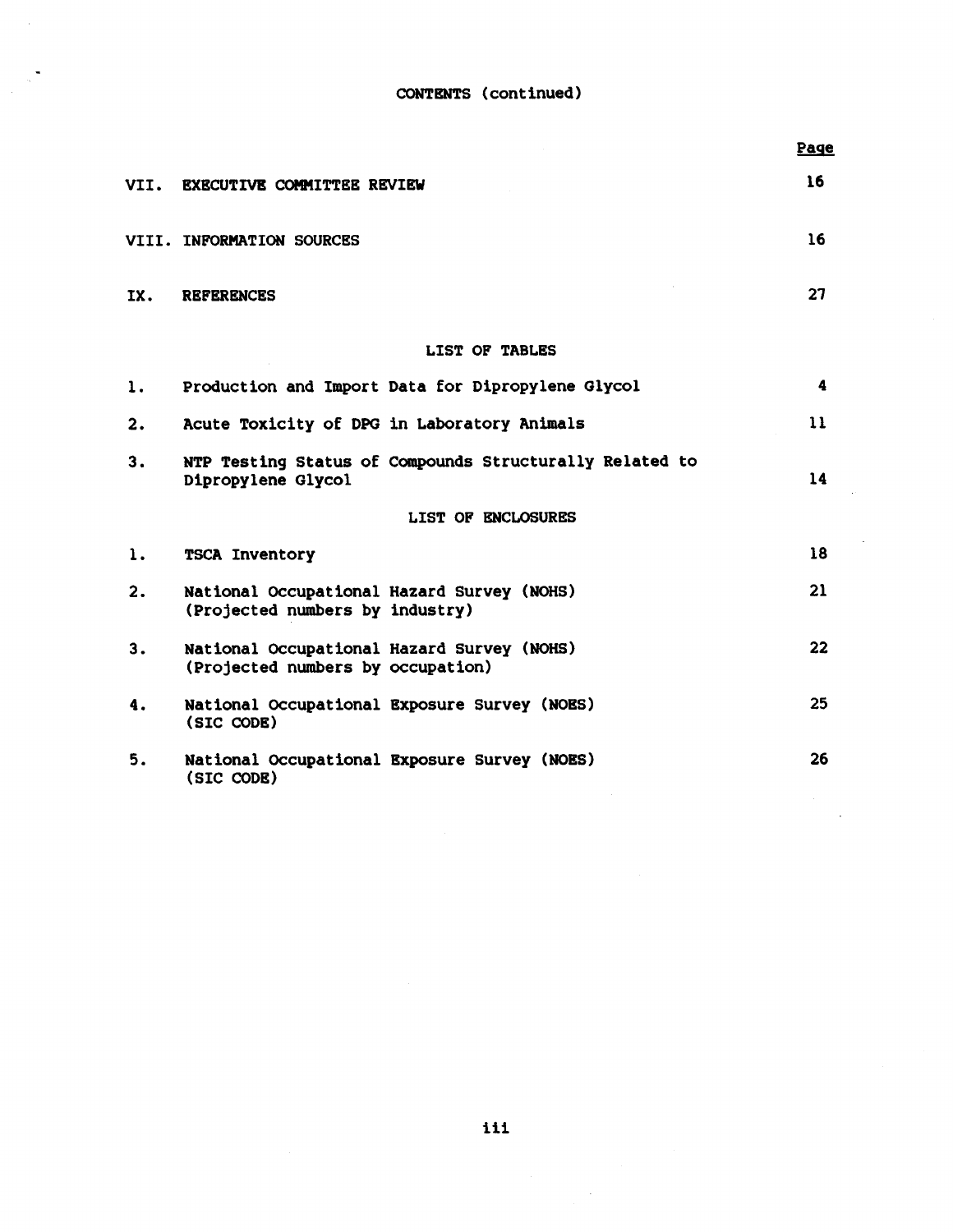### DIPROPYLENE GLYCOL\*

# I. Chemical and Physical Information

A. Synonyms: Propanol, oxybis-

```
l,l'-oxybis(2-propanol) 
2,2'-oxybis(l-propanol) 
2-(2-Hydroxypropoxy)-1-propanol 
Di-1,2-propylene glycol 
2-Propanol, l,l'-oxybis-
1-Propanol, 2,2'-oxybis-
DPG
```
B. CAS No.: 25265-11-8 (Isomeric mixture)

c. Molecular Formula: C•H1•0•

c. Structural Formulas:



2•(2-lydrozypropozy)-1-prop&nol ,31

B. Molecular Weight: 134.18

42

ĊH-

2,2'-Qzybit(l-propaaol)

\*The National Cancer Institute has nominated dipropylene glycol for subchronic studies, metabolism, mutagenicity, teratogenicity and hematological effects.

November 30, 1987, rev. September 9, 1988

 $-1-$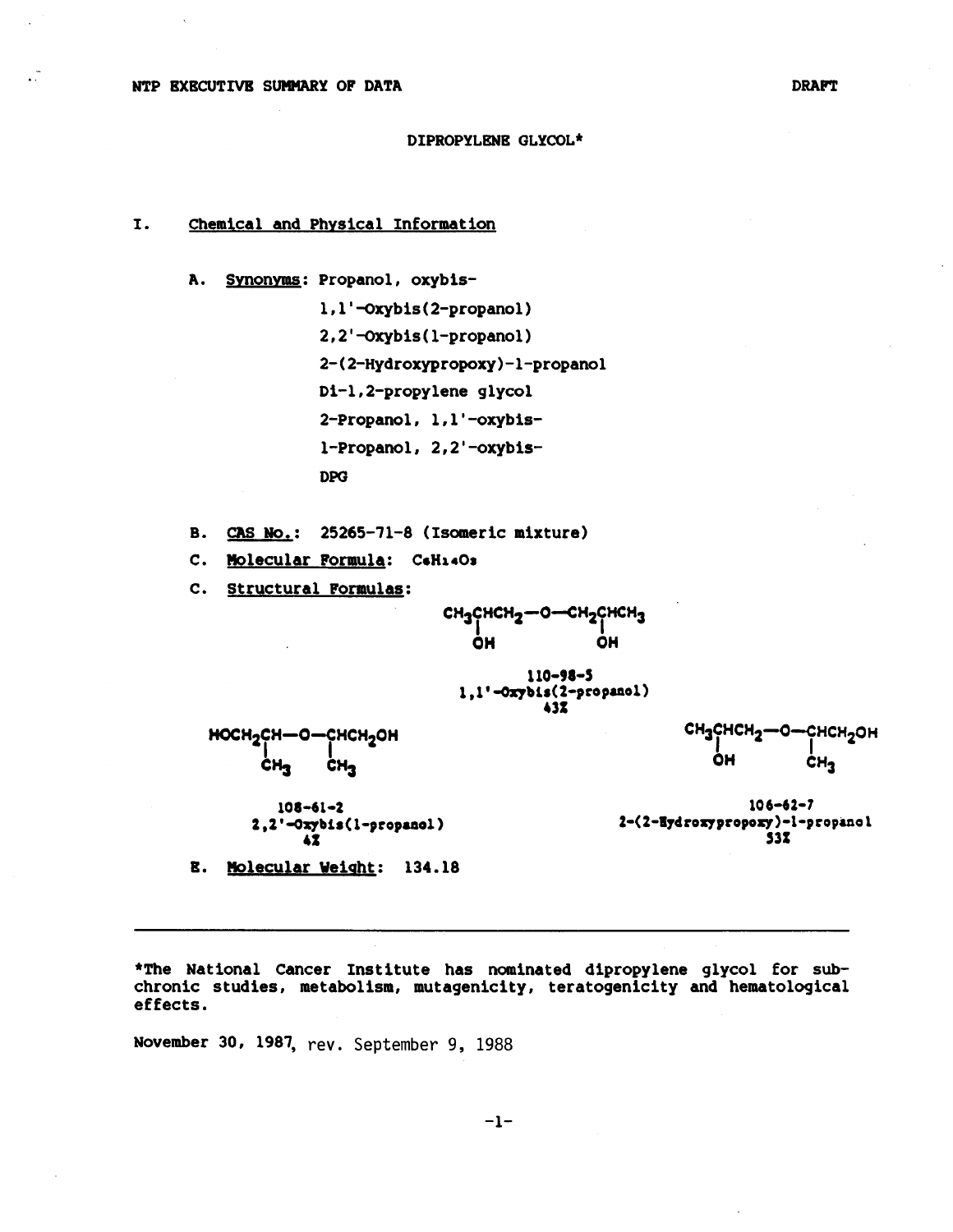- F. Physical Properties:
	- 1. Physical State: Colorless and slightly viscous liquid (Hawley, 1981)
	- 2. Melting Point: -40°C, pour point (Kirk-Othmer, 1980)
	- 3. Boiling Point: 229-232°C (Cosmetic Ingredient Review, CIR, 1985); 233°C (Hawley, 1981)
	- 4. Flash Point: 250-280°F (Browning, 1965); 280°F (137.7°C) (Hawley, 1981); ll8°C (closed cup), (Kirk-Othmer, 1980)
	- 5. Vapor Pressure: 0.01 mm of Hg at 20°C (Hawley, 1981)
	- 6. Specific Gravity: 1.0252 at 20°C referred to water at 20°C (Hawley, 1981)
	- 7. Refractive Index: 1.439 (CIR, 1985)
	- 8. Solubility in Water: Soluble (Hawley, 1981); miscible (Browning, 1985)
	- 9. Solubility in Organic Solvents: Soluble in methanol and ether (Browning, 1965); alcohol and acetone (CIR, 1985); toluene (Hawley, 1981)
	- 10. Log Octanol/Water Partition Coefficient: No information was found.
	- 11. Other: Viscosity: 107 poise (20°C); coefficient of expansion: 0.00073 (20°C); combustible (Hawley, 1981)

# II. Production/Use/Exposure/Environmental/Regulatory Data

A. Production

# 1. Manufacturing Process

Dipropylene glycol (DPG) is produced commercially as a coproduct with propylene glycol by hydration of propylene oxide. DPG can also be prepared by the reaction of propylene glycol with propylene oxide (Kirk-Othmer, 1980; CEH, 1984).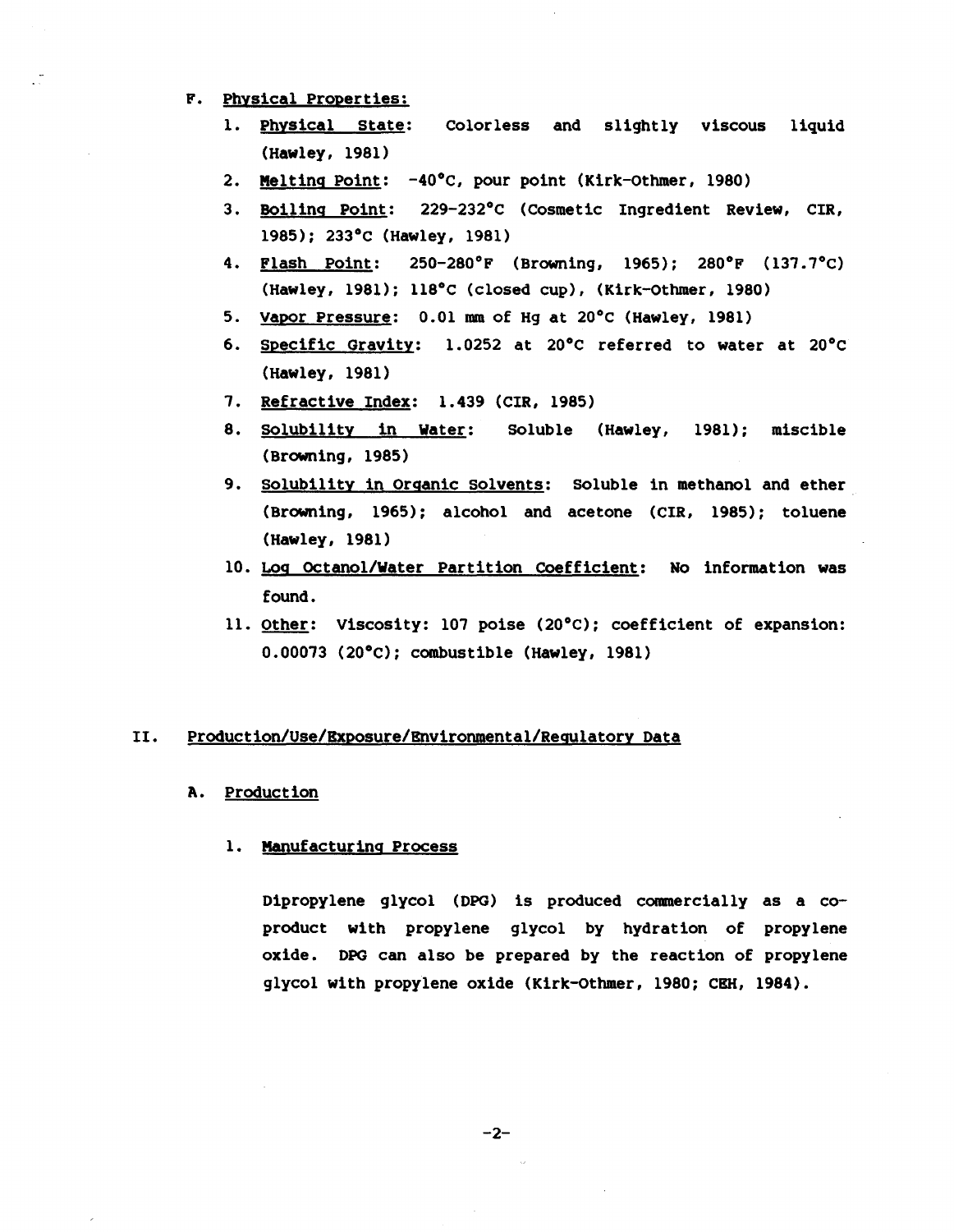#### 2. Volume

The public portion of the Toxic substances Control Act (TSCA) Chemical substance Inventory (TSCA Inventory) reported domestic production of DPG of between 32.0 and 110 million pounds in 1911 as indicated in Table 1 (USEPA, 1981; refer to Enclosure 1). of the seven manufacturers indicated in the TSCA Inventory, one was not identified, one reported zero production in 1911, and one did not report production data for its two sites.

The Chemical Economics Handbook (CEH) and the U.S. International Trade Commission (USITC) reported u.s. production data for DPG for the years 1980 through 1985 (Table 1). Annual production volume ranged from 21.1 to 52.9 million pounds, with the highest volume reported in 1985.

The TSCA Inventory reported the import of DPG in 1977 as indicated in Table l (USEPA, 1981; refer to Enclosure 1). The volume reported (Table 1) was imported by two companies; three companies did not report import volume for 1911.

No import data for DPG were reported by the USITC (1982b-1984b), CEH (1984), or the u.s. Department of Commerce (USDOC, 1984-1986).

## 3. Producers and Importers

#### Producers

The following companies were listed as manufacturers of DPG:

Atlantic Richfield Company (SRI International, 1986) Bayport, TX

 $-3-$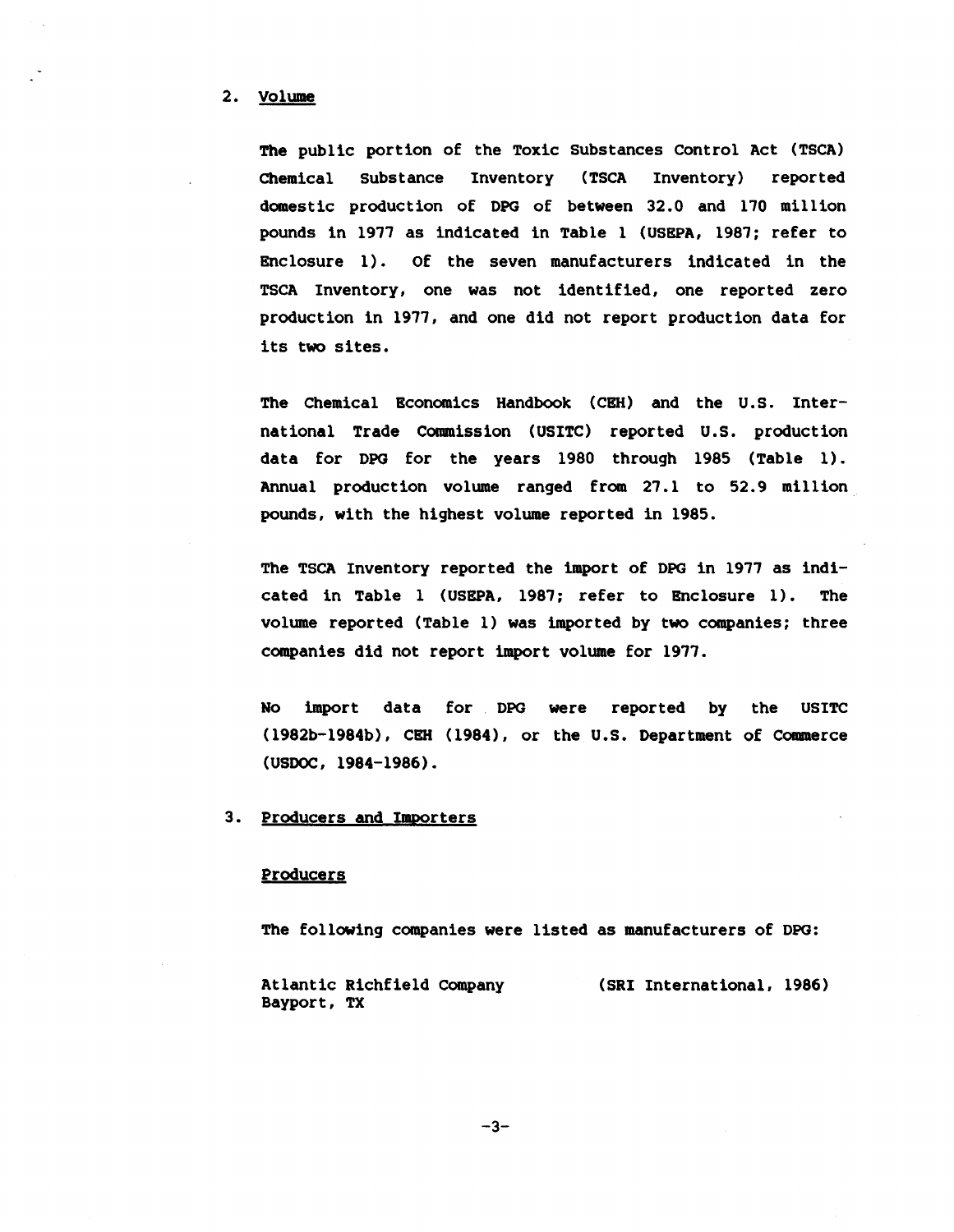| Year                 | U.S. Production | Import                 | Reference                          |  |
|----------------------|-----------------|------------------------|------------------------------------|--|
| (millions of pounds) |                 |                        |                                    |  |
| 1977                 | $32.0 - 170$    | $0 - 0.002$            | <b>USEPA (1987)</b>                |  |
| 1980                 | 27.1            | ND <sup>a</sup>        | CEH (1984)                         |  |
| 1981                 | 46.7<br>46.7    | <b>ND</b><br><b>ND</b> | CEH (1984)<br><b>USITC</b> (1982a) |  |
| 1982                 | 39.1<br>39.1    | <b>ND</b><br><b>ND</b> | CEH (1984)<br><b>USITC (1983a)</b> |  |
| 1983                 | 41.7<br>41.7    | <b>ND</b><br><b>ND</b> | CEH (1986)<br><b>USITC</b> (1984a) |  |
| 1984                 | 48.1<br>48.1    | <b>ND</b><br><b>ND</b> | CEH (1984)<br><b>USITC (1985)</b>  |  |
| 1985                 | 52.9            | <b>ND</b>              | <b>USITC (1986)</b>                |  |

 $\sim$ 

aND = No data were reported.

 $\ddot{\phantom{a}}$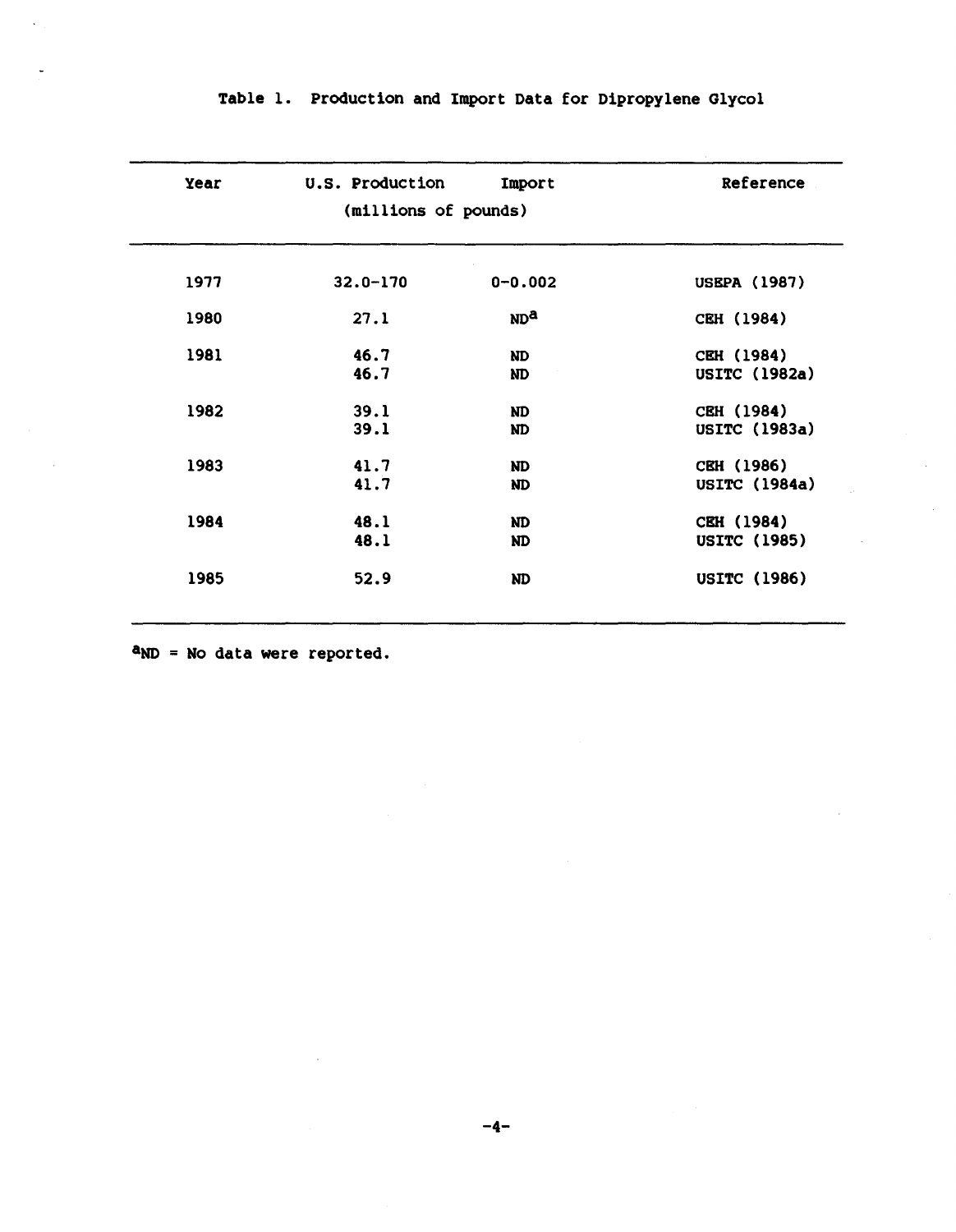| Dow Chemical Company U.S.A.<br>Freeport, TX<br>Plaquemine, LA     | (SRI International, 1986;<br><b>USEPA, 1987)</b> |
|-------------------------------------------------------------------|--------------------------------------------------|
| Givaudan Corporation<br>Clifton, NJ                               | (USEPA, 1987)                                    |
| Jefferson Chemical Company, Inc.<br>Austin. TX<br>Port Neches, TX | (USEPA, 1987)                                    |
| March Chemical Company, Inc.<br>Denham Springs, LA                | (USEPA, 1987)                                    |
| Olin Corporation<br>Brandenburg, KY                               | (SRI International, 1986:<br>USEPA, 1987)        |
| Oxirane Chemical Company<br>Pasadena. TX                          | (USEPA, 1987)                                    |
| Texaco, Inc.<br>Port Neches, TX                                   | (SRI International, 1986)                        |
| Union Carbide Corporation<br>South Charleston, WV                 | (SRI International, 1986)                        |

## **Importers**

The following companies were listed as importers of DPG (USBPA, 1987):

ICI Americas, Inc. Wilmington, DB

JPM Imports, Inc. Astoria, NY

Roure Bertrand DuPont, Inc. Teaneck, NJ

Synarome corporation New York, NY

v. Mane Fils, Inc. Fairfield, NJ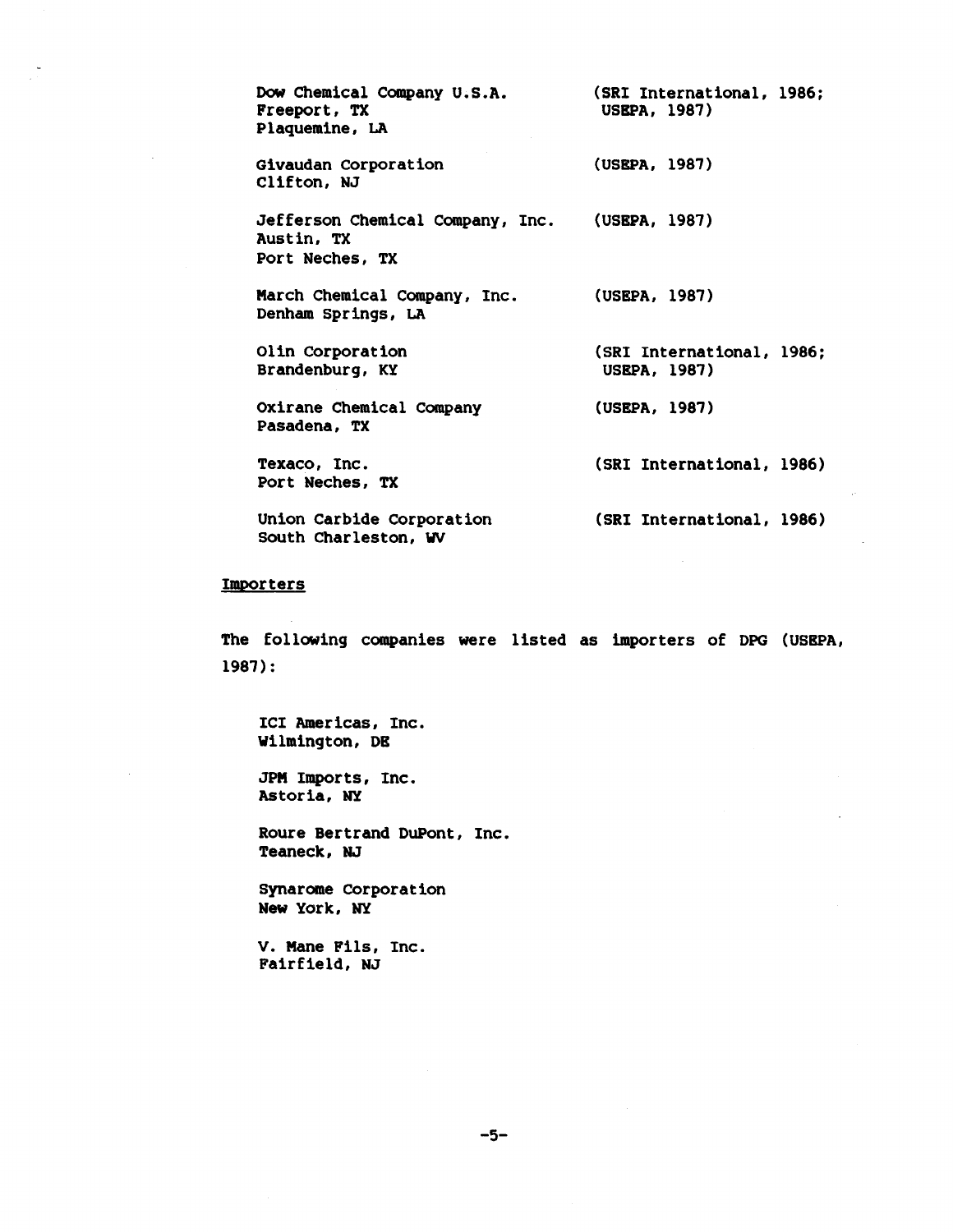## 4. Technical Product Composition

Commercial DPG is composed of three isomers:  $2-(2-hydroxy$ propoxy)-1-propanol, 53%; l,l'-oxybis(2-propanol), 43%; and 2,2'-oxybis(l-propanol), 4\ (Kirk-othmer, 1980).

#### B. Use

The Chemical Marketing Reporter (CMR) listed the following use patterns for DPG, expressed as percentages of total DPG production volume: as an intermediate for the production of polyester resins (60\) and alkyd resins {7\); as a plasticizer (25\); and as a hydrocarbon extractive solvent, for urethane polyol production, and other uses {8\} (CMR, 1984). DPG has been reported as an ingredient in 50 cosmetic formulations in concentrations ranging. from under 0.1 percent to 50 percent. It is utilized in hair care and bath products, perfumes, facial makeup, deodorants, and skin care preparations (CIR, 1985).

#### c. occupational Exposure

The National Occupational Hazard survey (NOHS), conducted by the National Institute for Occupational safety and Health (NIOSH) from 1972 to 1974, estimated that 227,892 workers in 24,619 plants were potentially exposed to DPG in the workplace (NIOSH, 1976). The estimates were derived from observations of the actual use of DPG {12\ of total estimate), the use of tradename products known to contain DPG (63\), and the use of generic products suspected of containing the compound (25\} • The largest numbers of exposed workers were in the medical and other health servtces, wholesale trade, chemicals and allied products, automotive dealers and service stations, and primary metal industries (refer to Enclosure 2). The occupational groups with the largest numbers of exposed workers were automobile mechanics, machine operatives (miscellaneous specified), registered nurses, and janitors and sextons (refer to Enclosure 3).

 $-6-$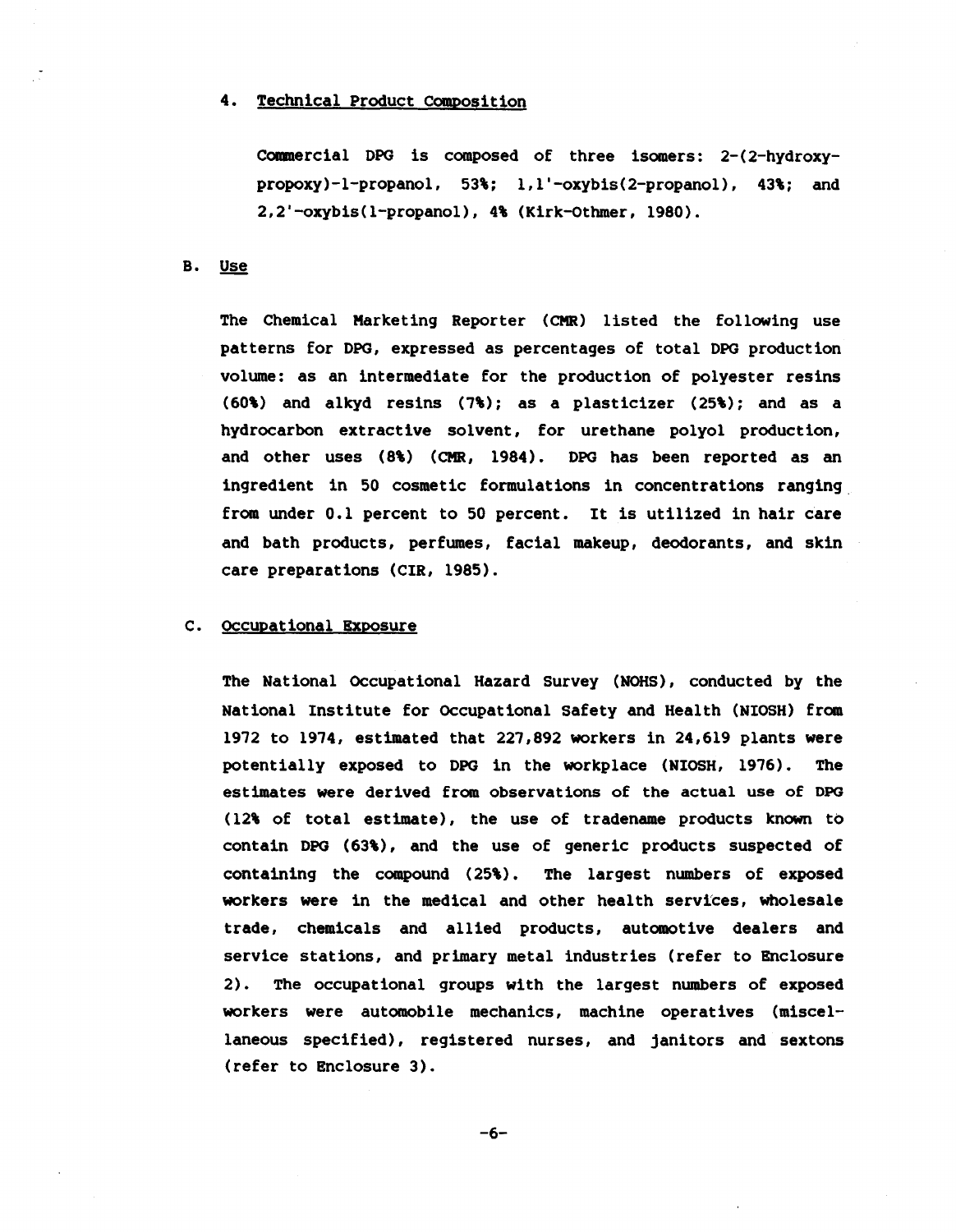Preliminary data from a second workplace survey, the National Occupational Exposure survey (NOES), conducted by NIOSH from 1980 to 1983, indicated that 8,084 workers, including 835 women, at 108 sites were potentially exposed to DPG in the workplace in 1980 (NIOSH, 1984). The largest numbers of exposed workers were in the chemicals and allied products industries (refer to Enclosure 4). The occupational groups with the largest numbers of exposed workers were chemical technicians, mixing and blending operators, and janitors and cleaners (refer to Enclosure 5). Unlike NOHS, the NOES estimates were based only on direct observation by the surveyor of the actual use of the compound.

Neither the NOHS nor the NOES database contains information on the frequency, level or duration of exposure of workers to any of the chemicals listed therein. They are surveys that only provide. estimates of workers potentially exposed to the chemicals.

The NIOSH Tradename Ingredient Data Base of NOHS listed DPG as a constituent of 129 products used in industrial applications (NIOSH, 1976). The concentration of DPG in the products ranged from 1 to  $99\$ , with 93 products containing  $1-10\$ , 23 containing 11-50\, 3 containing 51-60\, and 10 containing 61-99\ DPG.

The American Conference of Governmental Industrial Hygienists has not adopted a threshold limit value for DPG (ACGIH, 1986).

## D. consumer Exposure

DPG is listed in the U.S. Consumer Product Safety Commission's Chemicals in Products database as being used in air/room fresheners and household cleaners. This database, however, was compiled approximately 10 years ago and has not been updated. The presence of DPG in current consumer products has not subsequently been verified (USCPSC, 1987).

 $-7-$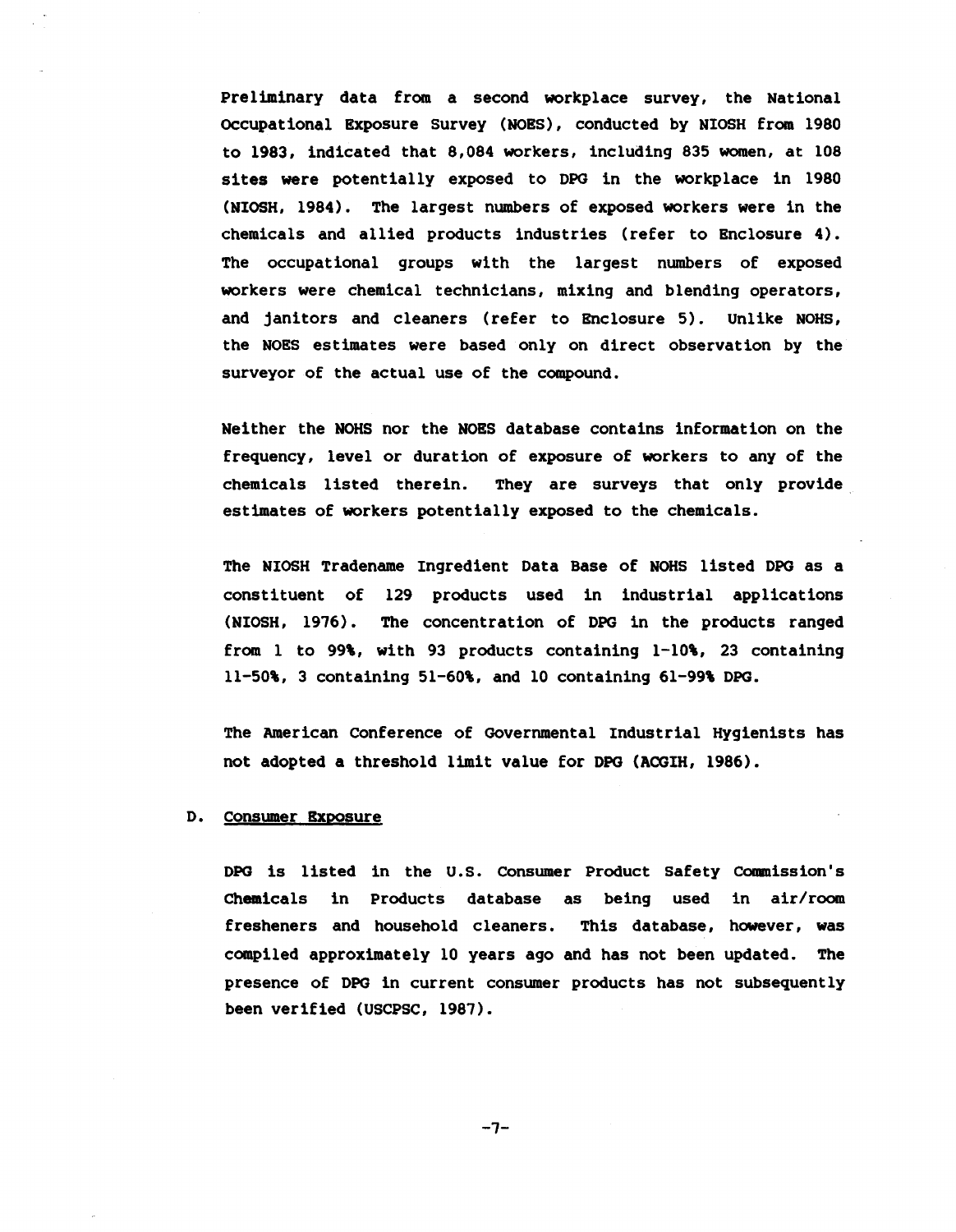As noted above, DPG is used in cosmetic formulations at concentrations ranging from less than 0.1 percent to 50 percent (CIR, 1985).

#### E. Environmental Data

No information was found on the releases or ambient environmental concentrations of DPG.

## F. Regulatory status

The occupational safety and Health Administration has not established a permissible exposure limit for DPG (OSHA, 1983).

DPG was scored for exposure potential and biological effects in . 1980 by the TSCA Interagency Testing committee (ITC) (ITS, 1985). The ITC reviews chemicals in commerce for potential referral to the Environmental Protection Agency for consideration for industry-required testing for toxicological and/or environmental effects. DPG was not selected for further study by the ITC as a result of the scoring activity.

The Food and Drug Administration has approved DPG as a component of adhesives intended for use in packaging, transporting, or holding food; as a defoaming agent used as components of articles intended for use in producing, manufacturing, packing, processing, preparing, treating, packaging, transporting or holding food; and as a surface lubricant employed in the manufacture of metallic articles that contact food (FDA, 1986).

No other Federal regulations relating to DPG were found.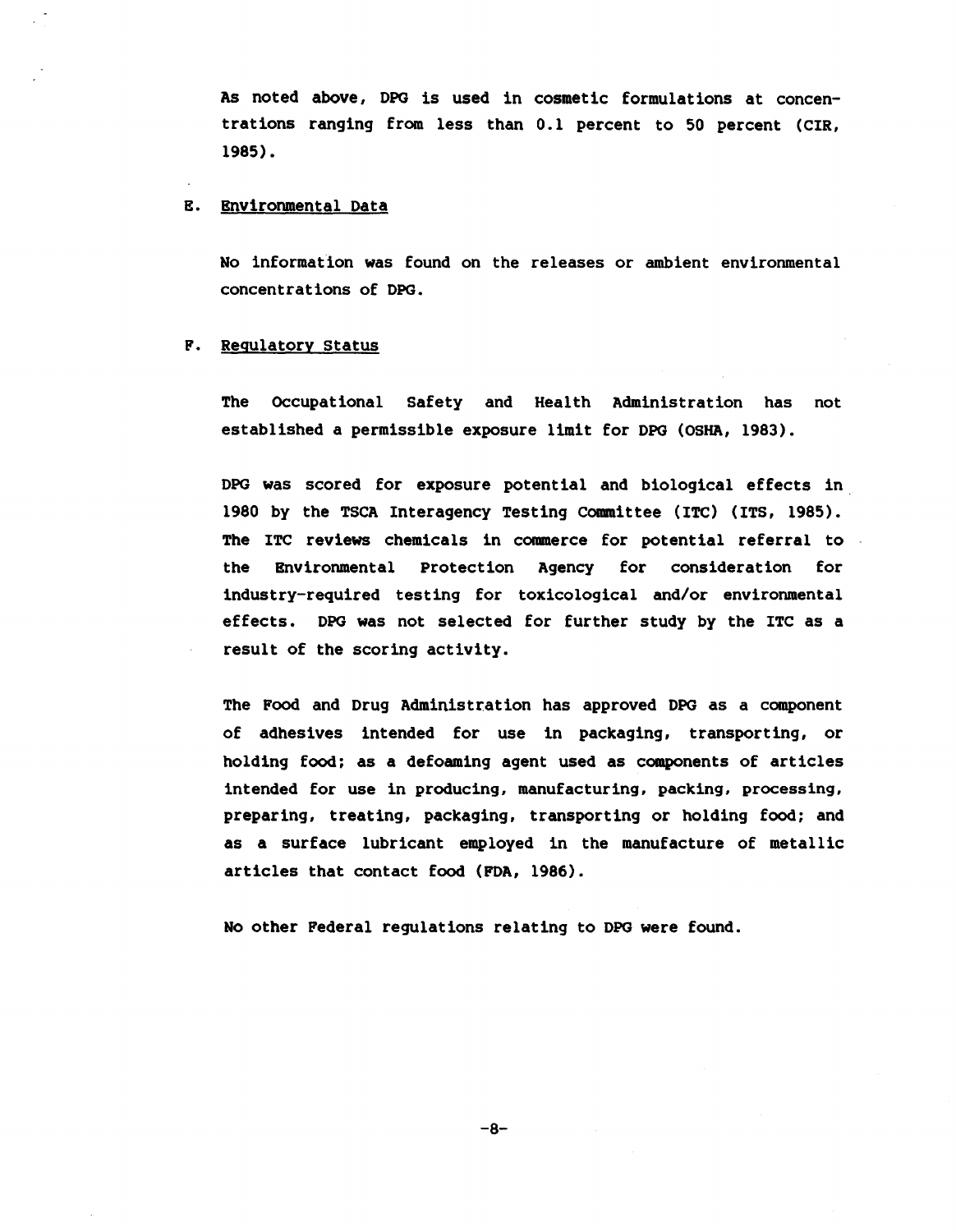#### III. Toxicological Effects

#### A. Human Data

1. Acute: Gosselin et al. (1984) rated DPG as a slightly toxic compound with a probable lethal dose for humans of 5 to 15 g/kg.

Mild irritation was reported for 6 of 101 subjects after the first exposure to a shaving preparation containing 7.2\ DPG in the Schwartz-Peck prophetic closed (48-hour) patch test. When this test was repeated 2 weeks later, eight subjects had mild irritation. Open patch (48-hour) tests and subsequent ultraviolet (UV) exposure produced no reactions (CIR, 1985).

"Mild irritation with probable fatiguing" but neither sensitization nor photosensitization was reported following the exposure of 50 volunteers to the shaving preparation in the Draize-Shelanski repeated insult patch test. No reactions were observed in 59 subjects who used the shaving preparation in a 4-week controlled use test (CIR, 1985).

No irritation or sensitization reactions were produced in human volunteers exposed for 48-hours to 20\ DPG in petrolatum in a closed patch test (Epstein, 1974, as cited in Opdyke, 1978).

- 2. Epidemiological Evidence/Case Reports: No information was found.
- 3. Chemical Disposition: No information was found.
- 4. Biochemical Effects: No information was found.
- 5. Carcinogenicity/Chronic: No information was found.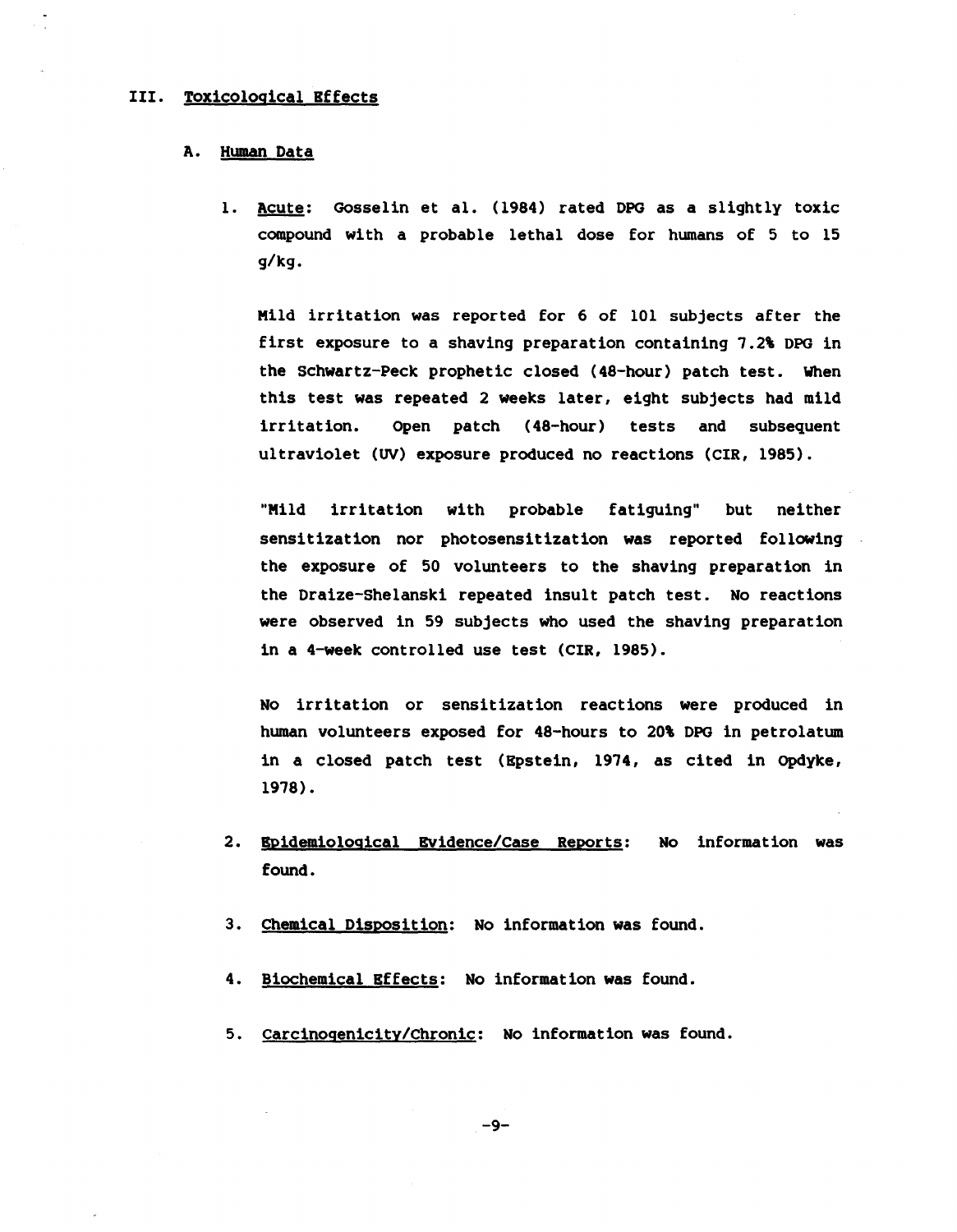6. Teratogenicity and Reproductive Effects: No information was found.

### B. Animal Data

1. Acute: The LDso data for DPG are reported in Table 2. In the rat, narcosis was induced by lethal intraperitoneal (ip) doses of DPG (Shaffer, 1951).

Slight renal tubular degeneration was noted in the kidneys of mice (Carworth Farms, females) 1 to 4 days following a single ip injection of 4.5 g/kg DPG. Five to seven days after dosing, hyperactive mitosis was detected in the spleen, intestinal mucosa, liver, and lymphoid tissue (Karel et al., 1947).

Two of ten rabbits (strain not specified} that were injected intravenously with DPG (2 to 4 cc/kg body weight) died 4 days after treatment. Kidney lesions were detected in both of these animals. The remaining eight rabbits were sacrificed between study days 1 and 21. Lesions were detected in the kidneys of three of these animals. The kidney lesions were characterized by extensive hydropic degeneration of the renal epithelium. Occasionally, hemoglobin-containing casts were observed in the collecting tubules (Kesten et al., 1939).

Negligible irritation was produced by the repeated application (10 applications in 12 days) of DPG (concentration not reported) to the skin of rabbits (strain, sex, and number not specified) (Rowe and Wolf, 1982}.

Application of 510 mg of undiluted DPG caused irritation of the eye in the rabbit (strain, sex and number not specified): a product formulation containing 7. 2\ DPG produced minimal, transient irritation (CIR, 1985}.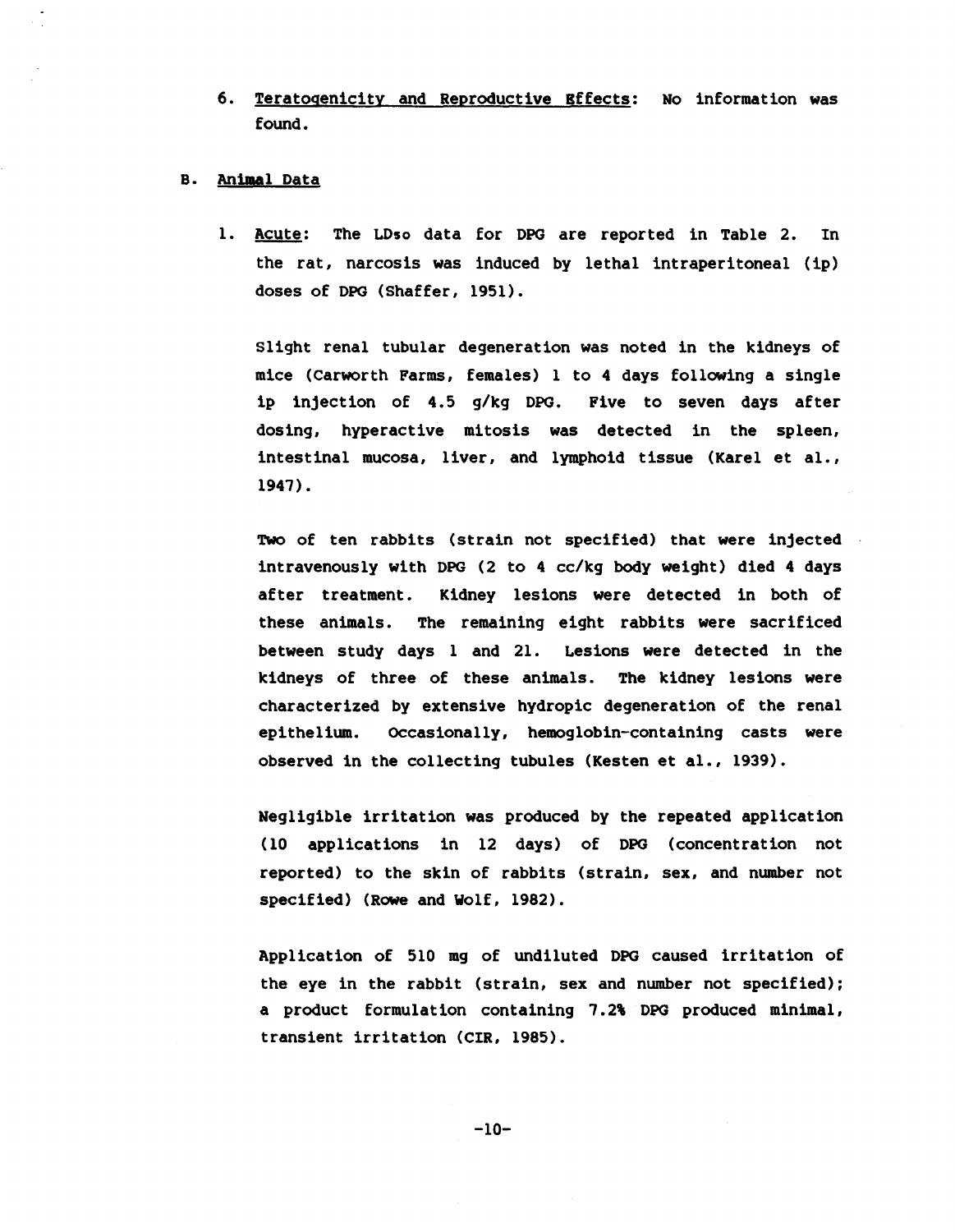| <b>Species</b> | Strain         | Route           | No/Sex/<br>Dose Level | $LD_{50}$                           | Reference                                   |
|----------------|----------------|-----------------|-----------------------|-------------------------------------|---------------------------------------------|
| <b>Mouse</b>   | $a_{-}$        | or <sub>l</sub> | $-/-$                 | 4.6 $q/kg$                          | Spector (1955, as cited<br>in Opdyke, 1978) |
| Mouse          | Carworth       |                 |                       |                                     |                                             |
|                | Farms          | Ipr             | > 6/F                 |                                     | $4.5 \pm 0.52$ g/kg Karel et al. (1947)     |
| Mouse          |                | Ipr             | $-/-$                 | 4.6 $q/kg$                          | CIR (1985)                                  |
| Rat            | <b>Sherman</b> | Or <sub>1</sub> | 5/M                   | 14.85 $g/kg$<br>$(10.65 - 20.72)^b$ | Shaffer et al. (1951)                       |
| Rat            |                | or1             | $-/-$                 | $14.8$ mL/kg                        | Kirk-Othmer (1980)                          |
| Rat            |                | Or <sub>1</sub> | $-/-$                 | $15$ g/kg                           | CIR (1985)                                  |
| Rat            | Sherman        | Ipr             | 5/M                   | $10.59$ g/kg<br>$(5.94-17.93)^D$    | Shaffer et al. (1951)                       |
| Rat            | --             | Ipr             | $-/-$                 | 10 g/kg                             | CIR (1985)                                  |
| Rat            | <b>Sherman</b> | Ivn             | 5/M                   | $5.8$ g/kg                          | Shaffer et al. (1951)                       |
| Rat            |                | Ivn             | $-/-$                 | $5.8$ g/kg                          | CIR (1985)                                  |
| Rabbit         |                | Dermal          | $-/-$                 | $>5$ g/kg                           | Moreno (1974, as cited<br>in Opdyke, 1978)  |
| Rabbit         |                | Dermal          | $-/-$                 | >20 mL/kg                           | Deichmann (1979)                            |
| Rabbit         |                | <b>Dermal</b>   | $-/-$                 | $20$ mL/kg                          | Kirk-Othmer (1980)                          |
| Dog            |                | <b>Ivn</b>      | $-/-$                 | $11.5$ g/kg                         | Hanzlik et al. (1939)                       |

# Table 2. Acute Toxicity of DPG in Laboratory Animals

aInformation not provided.

b95% confidence limits.

 $\frac{1}{\sqrt{2}}$ 

 $\bar{\star}$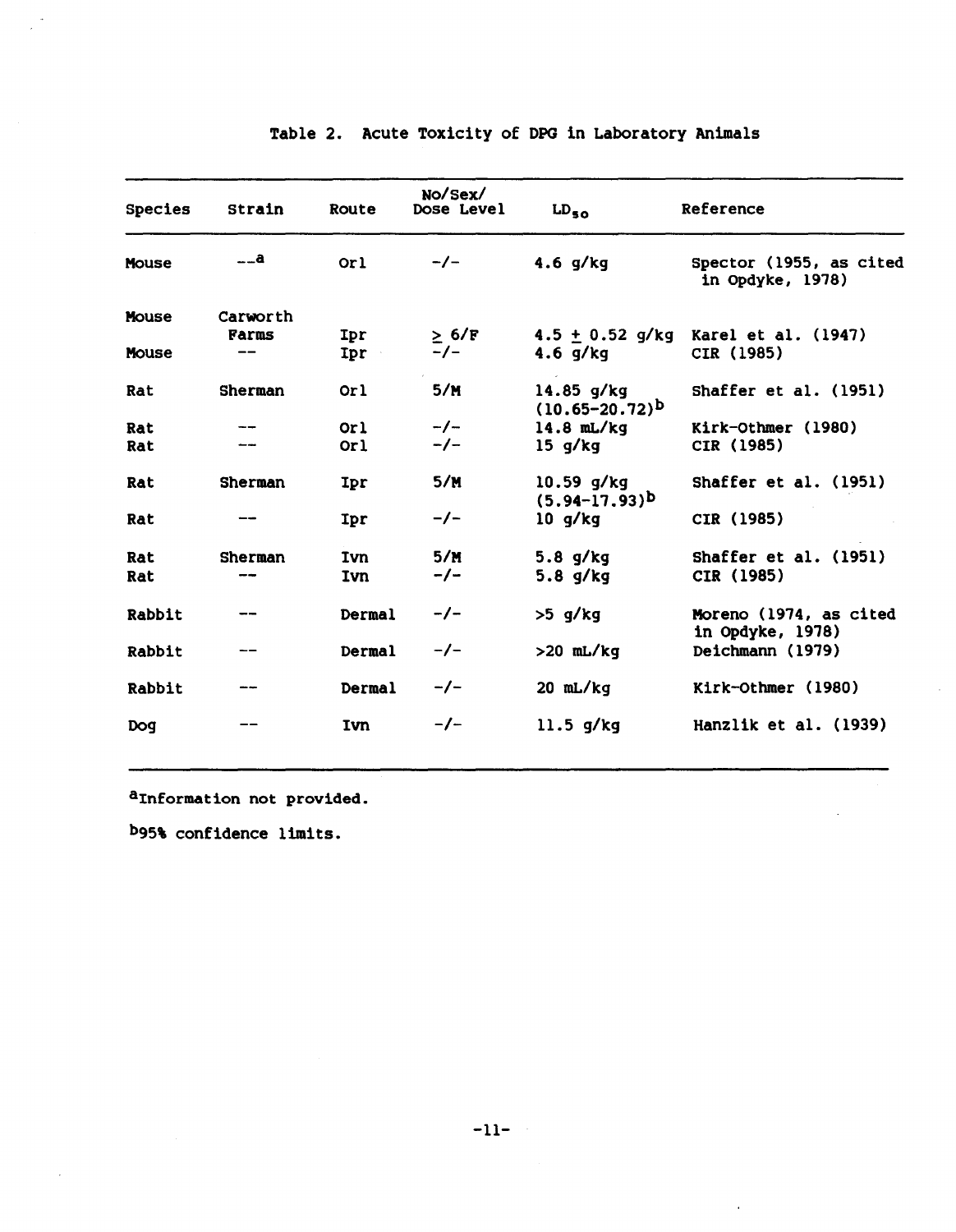- 2. Chemical Disposition: When dogs (breed, number, and sex not specified) were given 5 mL/kg of DPG intragastrically, the DPG disappeared from the blood in approximately 24 hours (Newman et al., 1940, as cited in Browning, 1965).
- 3. Biochemical Effects: No information was found.
- 4. Prechronic: A group of 25 rats (strain and sex not specified) was dosed with 10% DPG in drinking water over a period of 68 days. Seven of the rats died after 10 to 30 days of treatment; lesions were detected in the kidneys of 5 of these. Lesions were detected in the kidneys of 4 of the remaining 18 animals, which were killed at intervals from days 9 through 68 of treatment. No effect was detected in rats given 1 to 5% DPG in drinking water for 33 to 77 days (Kesten et al., 1939).
- 5. Carcinogenicity/Chronic: No information was found.
- 6. Teratogenicity and Reproductive Effects: No information was found.

# C. Genotoxicity

No information was found.

D. Structure-Activity Relationships

# 1. Carcinogenicity

In a carcinogenicity bioassay, ethylene glycol monoethyl ether (EGEE) was administered by gavage to male and female B6CJF1 mice and Fischer 344/N rats. At necropsy, an apparent enlargement of the adrenal glands in male rats was observed. EGEE interfered with the development of spontaneous gross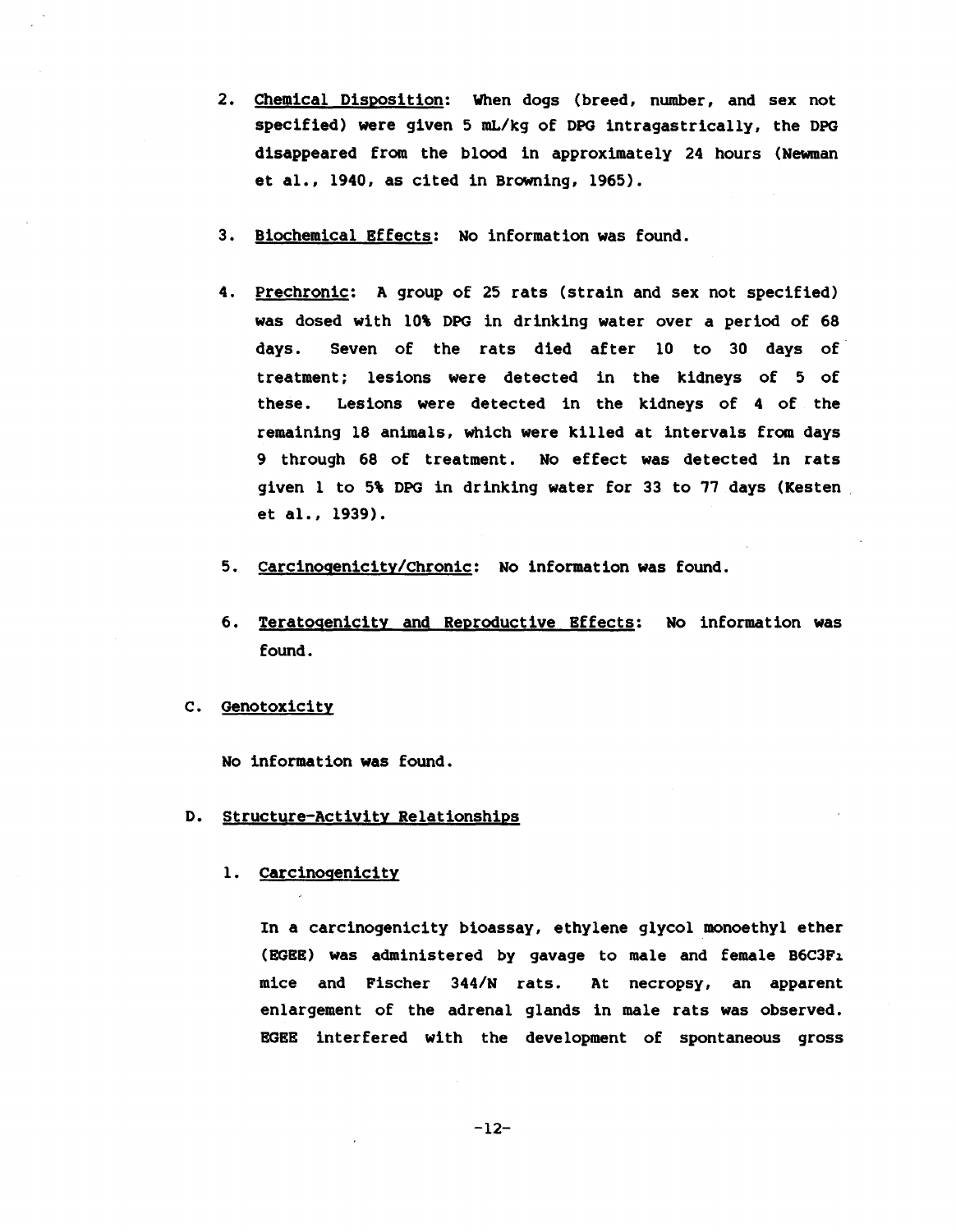lesions of the spleen, pituitary gland, and testes, which commonly occurs in aging male Fischer 344/N rats, and caused a decrease in the incidences of enlarged spleens and pituitaries in males and females and of subcutaneous masses in the mammary gland region in aging female Fischer 344/N rats. Microscopic examination of the testes of male mice and rats revealed testicular atrophy. Histopathology review of this study is in progress (Melnick, 1984).

## 2. Reproductive Toxicity

Hardin (1983) reviewed the reproductive toxicity of glycol ethers. Ethylene glycol monomethyl ether (BGME), BGBB, and diethylene glycol monoethyl ether (diEGBB) induced adverse effects on the male reproductive system in four manmalian species: BGME in the mouse, rat, and rabbit: BGBB in the mouse, rat, and dog; and diEGBB in the mouse. Observations in various studies included testicular atrophy, degeneration of the germinal epithelium, infertility, and abnormal sperm-head morphology. Bmbryotoxicity and teratogenicity were demonstrated in mice and rats following treatment with BGME, and in rats and rabbits after BGBB administration. Significant findings in the fetuses. were exencephaly and digital defects in mice, and cardiovascular malformations in rats and rabbits. Ethylene glycol monobutyl ether (EGBB) failed to cause testicular atrophy in mice, and was not embryotoxic or teratogenic in rats exposed by inhalation.

DPG has not previously been selected for testing by the National Toxicology Program (NTP CHBMTRACK, 1987).

The NTP testing status of compounds structurally related to DPG is summarized in Table 3.

 $-13-$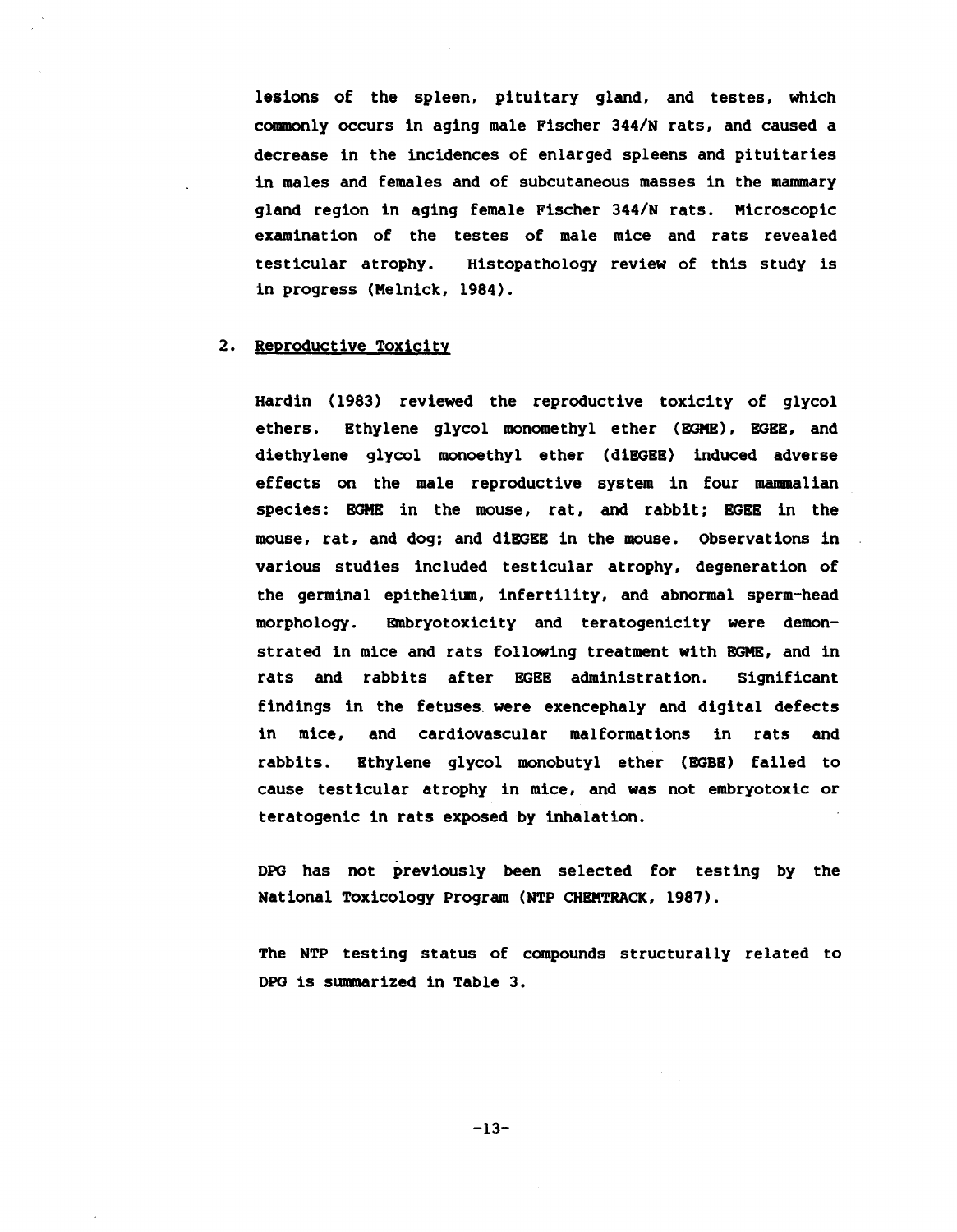| Chemical                              | <b>CAS Number</b> | Genotoxicity                                                                                                                                                                                                                                                                                     | Carcinogenicity                                                                                              | <b>Other</b>                                                                                                                                                                                                                                                                                                         |
|---------------------------------------|-------------------|--------------------------------------------------------------------------------------------------------------------------------------------------------------------------------------------------------------------------------------------------------------------------------------------------|--------------------------------------------------------------------------------------------------------------|----------------------------------------------------------------------------------------------------------------------------------------------------------------------------------------------------------------------------------------------------------------------------------------------------------------------|
| Diethylene glycol                     | 111-46-6          | -Negative in Salmoneila                                                                                                                                                                                                                                                                          |                                                                                                              | -Short-term in vivo reproductive<br>toxicity study completed<br>-Continuous breeding study completed                                                                                                                                                                                                                 |
| Diethylene glycol monomethyl<br>ether | $111 - 77 - 3$    |                                                                                                                                                                                                                                                                                                  |                                                                                                              | -Short-term <u>in vivo</u> reproductive<br>toxicity study completed<br>-Conventional teratology study<br>completed                                                                                                                                                                                                   |
| Diethylene glycol monoethyl<br>ether  | $111 - 90 - 0$    |                                                                                                                                                                                                                                                                                                  |                                                                                                              | -Short-term <u>in vivo</u> reproductive<br>toxicity study completed<br>-Conventional teratology study<br>completed<br>-Continuous breeding study completed                                                                                                                                                           |
| Diethylene glycol monobutyl<br>ether  | $112 - 34 - 5$    | -Selected for Salmonella                                                                                                                                                                                                                                                                         |                                                                                                              | -Two short-term in vivo reproductive<br>toxicity studies completed                                                                                                                                                                                                                                                   |
| Ethylene giycol monomethyl<br>ether   | $109 - 86 - 4$    | -On test in Salmonella                                                                                                                                                                                                                                                                           | -Selected for inhalation<br>study                                                                            | -Short-term in vivo reproductive<br>toxicity study completed<br>-Two continuous breeding studies<br>completed<br>-Conventional teratology study<br>completed                                                                                                                                                         |
| Ethylene glycol monoethyl<br>ether    | $110 - 80 - 5$    | -Negative in Salmonella<br>-Negative in mouse lym-<br>phoma assay<br>-Negative for sex linked<br>recessive lethal muta-<br>tions and negative for<br>reciprocal transloca-<br>tions in Drosophila<br>-Positive for chromosomal<br>aberrations and sister-<br>chromatid exchanges in<br>CHO cells | -Histopathology phase of<br>chronic gavage bloassay<br>in rats and mice<br>-Selected for Inhalation<br>studv | -Short-term in vivo reproductive<br>toxicity study completed<br>-Two dominant lethal studies<br>completed<br>-Two conventional teratology studies<br>campleted<br>-Two inhalation teratology studies<br>completed<br>-Two continuous breeding studies<br><b>completed</b><br>-Spermhead morphology studies completed |
| Ethylene giycol monobutyl<br>ether    | $111 - 76 - 2$    | -Negative in <u>Salmonella</u><br>-On test for chromosomal<br>aberrations and sister-<br>chromatid exchanges in<br>CHO cells                                                                                                                                                                     | -Selected for inhaiation<br>study                                                                            | -Chemical disposition studies in<br>progress<br>-Short-term in vivo reproductive<br>toxicity study completed<br>-Conventional teratology study<br><b>comoleted</b><br>-Continuous breeding study completed                                                                                                           |

# Table 3. NTP Testing Status of Compounds Structurally Related to Dipropylene Glycol<sup>®</sup>

 $\mathbf{v}$ 

<sup>a</sup>NTP CHEMTRACK (1987).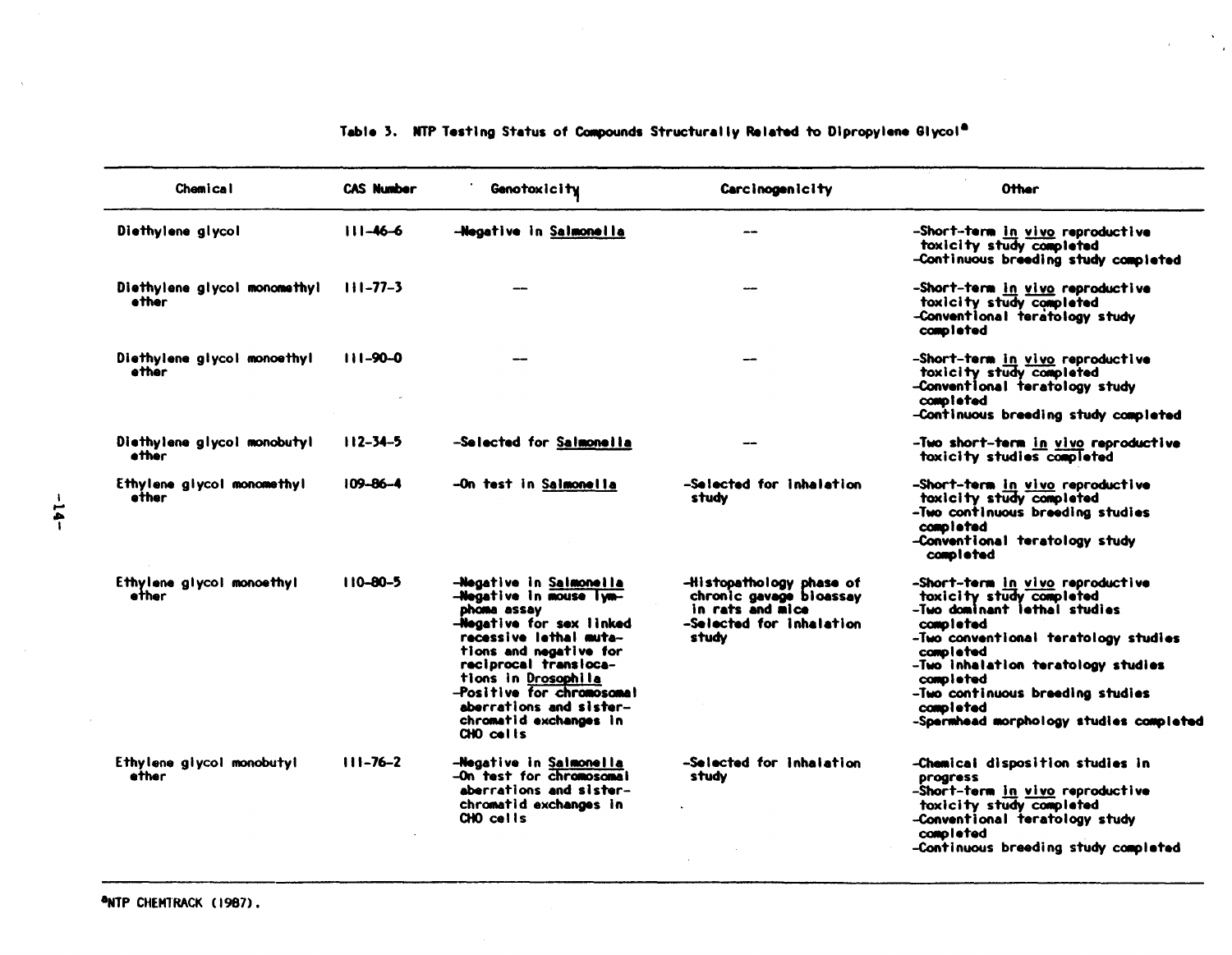#### IV. Nomination Source

- A. Source: National Cancer Institute (NCI, 1986a, b)
- B. Recommendations: Subchronic studies, metabolism, mutagenicity teratogenicity, and hematological effects
- C. Rationale/Remarks: High production volume  $-$  Limited toxicological data
	- - Lack of carcinogenicity test data
		- Structural interest
- D. Priority: High
- E. Date of Nomination: February 1986

# V. Chemical Evaluation Committee Review

A. Date of Review: July 29, 1987

B. Recommendations: - Subchronic studies including emphasis on hematological effects - carcinogenicity

- 
- Metabolisa
- Mutagenicity studies of mixture of iscmers<br>- Teratology screen
- 
- C. Priority: Moderate
- D. NTP Chemical Selection Principles: 3, 8
- E. Rationale/Remarks: High production
	- Potential for human exposure
	- Limited toxicology data<br>- Structural interest
	-
	- If mixture is mutagenic, test individual isomers

# VI. Board of SCientific COUnselors

- A. Date of Review: December 15, 1987
- B. Recommendations: Subchronic studies including emphasis on hematological effects
	- carcinogenicity
	- Metabolisa
	- Teratology screen
- C. Priority: Moderate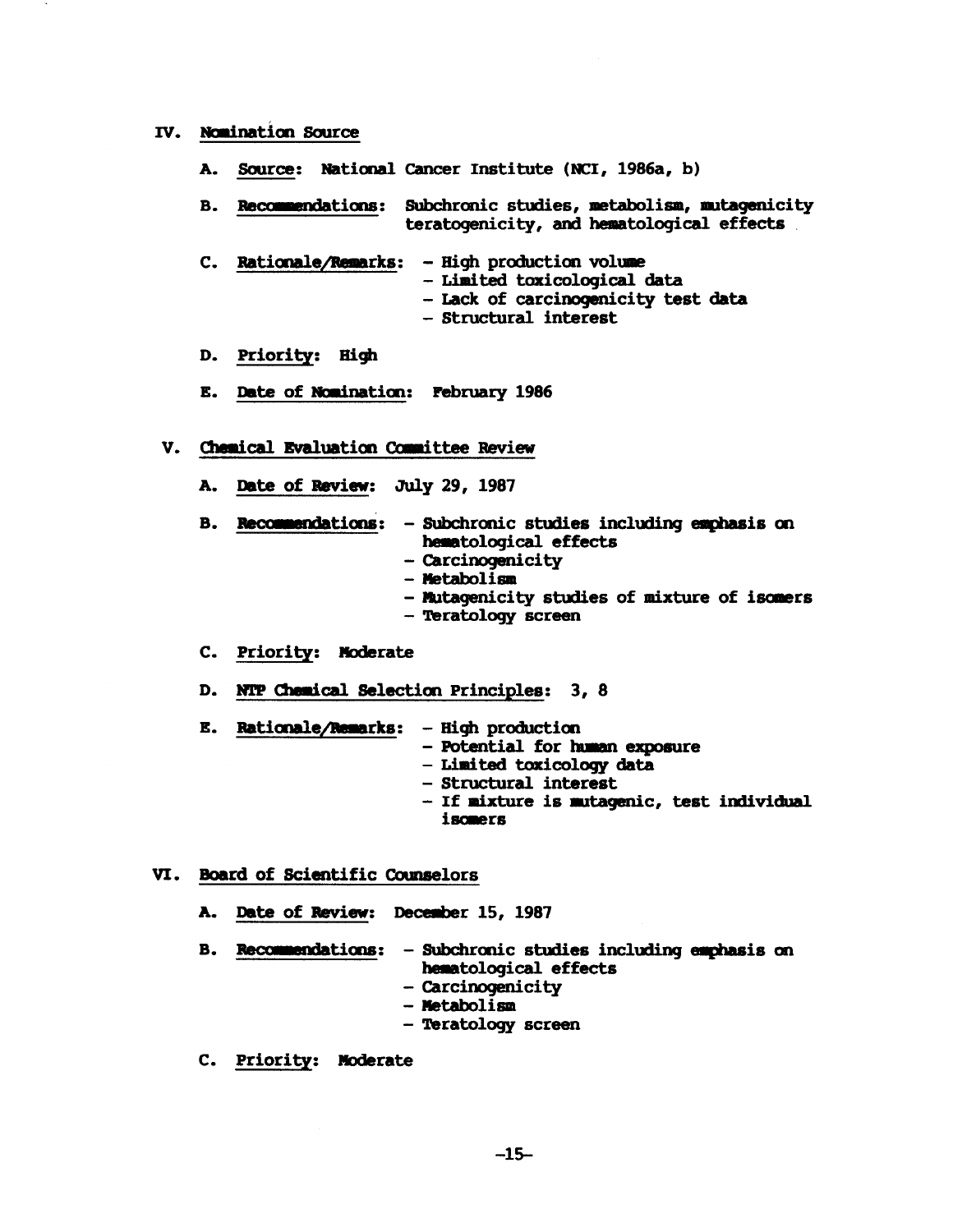D. Rationale/Remarks: - High production

- Potential for human exposure
	- Limited toxicology data
	- Structural interest

### VII. Executive Committee Review

- A. Date of Review: January 27, 1988
- B. Decision: Selected as a NTP Fiscal Year 1988 priority chemical for in-depth toxicological evaluation

### VIII. Information sources

This report was prepared by a multidisciplinary team of scientists and technicians. Dr. Y'Vonne R. Jones-Brown was the principal author.

The information resources used in preparing this review include the automated data bases listed below, journal articles, general reference materials, and contractor/agency reports.

#### ON-LINE DATA BASES SEARCHED

#### MEDLARS

CHEMLINE **RTECS** HSDB **MEDLINE** TOXLINE TOX 16 TOX 65 CANCERLIT **CANCERPROJ** 

1983-Present 1966-Present 1976-1980 1940-1975 1963-Present 1978-1981

#### DIALOG

| <b>BIOSIS PREVIEWS</b>                            | <b>1969-Present</b> |
|---------------------------------------------------|---------------------|
| CHEMICAL EXPOSURE                                 | 1974-Present        |
| CIN (Chemical Indust. Notes)                      | 1974-Present        |
| <b>CONFERENCE PAPERS INDEX</b>                    | 1973-Present        |
| CRGS (Chemical Regulations and Guidelines System) | 1982-Present        |
| <b>EMBASE</b>                                     | <b>1974-Present</b> |